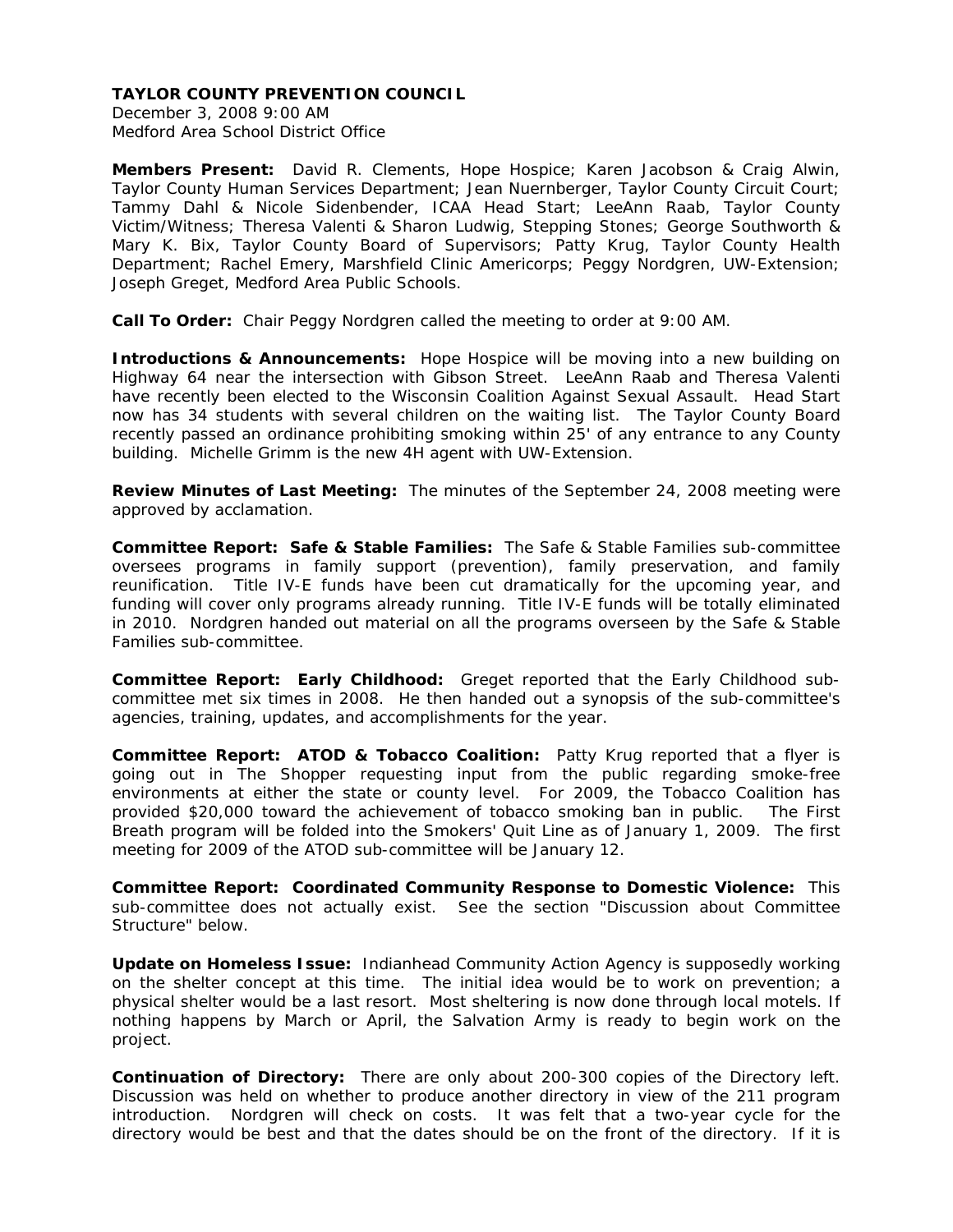decided to do a new directory, Nordgren, Valenti, Bix, and Schreiber will work on it. The idea of publishing a directory in Spanish was also raised.

**Discussion about Committee Structure:** No actual Coordinated Community Response to Domestic Violence sub-committee currently exists. In the future, no reports concerning this topic will be made as part of the sub-committee reports. Instead announcements will be made in the same manner as other entities involved in the Prevention Council.

**Next Year's Discussion Topics/Upcoming Issues:** Patty Krug of the Taylor County Health Department will make a presentation on the Community Health Plan at January's Prevention Council meeting. Other concerns for 2009 will involve how to keep the public informed of the Council's activities and how to maintain a healthy lifestyle during an economic downturn.

**Any Other Business:** Nordgren distributed an organizational chart for the Prevention Council. Statistics on W-2, Foodshare, Medicaid (CARES) and Medicaid (EDS) caseloads was also distributed.

**Confirm Next Meeting:** The next meeting of the Taylor County Prevention Council will be Wednesday, January 28, 2009.

**Adjournment:** With no further business, the meeting was adjourned at 10:52 AM.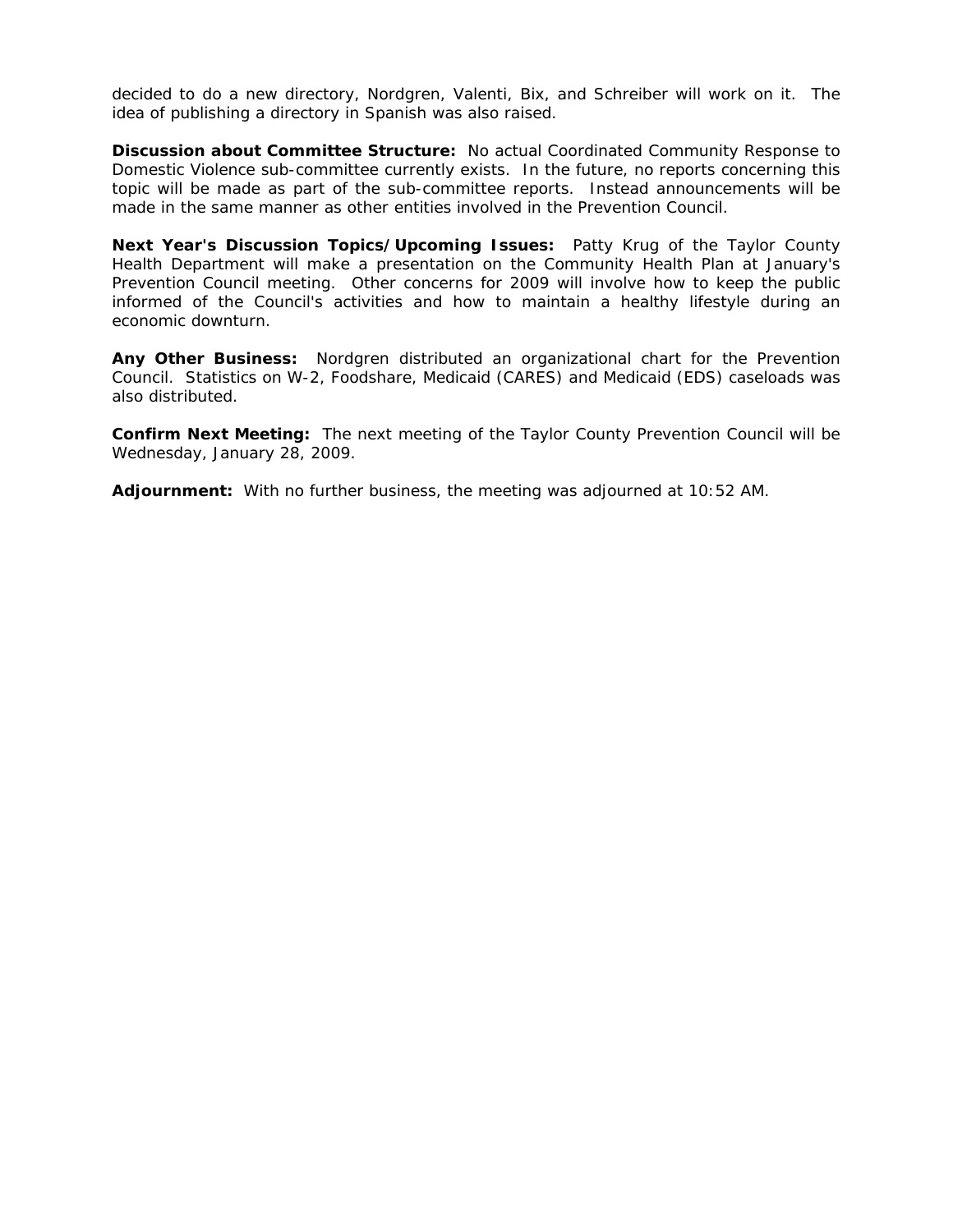September 24, 2008 - 9:00 AM Medford Area Public School District Office

**Members Present:** LuAnn Raab, Victim-Witness Coordinator with the District Attorney's Office; Susan Courtney, Memorial Health Center; Linda Heinkel, Parent Resource Center; Monelle Johnson, Restorative Justice; Kathy Alexander, Rib Lake Schools; Tammy Dahl, Head Start; Stacey Oelrich, United Way's 2-1-1; Shannon Kraucyk, Probation & Parole; Karen Jacobson, Taylor County Human Services ATOD; Steven W. Bowers & Harlen Schwartz, Taylor County Sheriff's Office; Joseph A. Greget, Medford Area Public Schools; Kelly Jensen, Sand Box; David R. Clements, Hope Hospice; Rachel Emery, Marshfield Clinic AmeriCorps; Peggy Nordgren, UW-EX; Theresa Valenti, Stepping Stones, Inc.; Dawn Randle, Gilman High School; Mary K. Bix, Taylor County Board of Supervisors.

**Call Meeting to Order:** Chair Peggy Nordgren called the meeting to order and asked everyone to introduce himself or herself and make any pertinent announcements. Theresa Valenti reported that Stepping Stones, Inc. is having its 30th anniversary. Mary Bix reported that Taylor County passed an ordinance banning tobacco use within 25 feet of any entrance to Taylor County buildings. Parent Resource Center has an independent living class for older foster kids. Head Start has 34 children enrolled with seven on the waiting list. Developmental screening through the Birth-to-3 program is now being done at Sand Box.

**Presentation: Alcohol & Other Drug Isses in Taylor County by Detectives Harlan Schwartz & Steven W. Bowers:** Detective Schwartz reported that the Department is not catching as many juveniles drinking because the new tactic is for smaller groups to drink at private residences. They then spend the night, so there are no problems with drunken conduct to draw the attention of law enforcement. Drugs in Taylor County are generally following a downward trend. Tobacco use is also generally down, but this year is up a bit. Truancy is also down with most incidences being of a one-time nature. Marijuana is the drug of choice in Taylor County, although the drugs used are imported from outside the county. Our overall statistics on drug usage may be lower because this a rural county. Detective Bowers stated that all meth-related drug usage in the county involves adults, not youths. He also stated that adult statistics are remaining level. Schwartz stated that the major problem with youth and drugs appears to be when they take their parents' prescription drugs. He feels the Department is catching only a small proportion of the actual drug incidents in county.

**Review of Minutes of Last Meeting:** The minutes were approved by acclamation.

**Committee Reports:** Safe & Stable Families: There have been significant funding cuts, especially from the federal government to Title IV-E programs. The Committee is working on how to handle these cuts.

Early Childhood: Greget reported that the Early Childhood Committee recently met, and anyone wishing to get the minutes should contact him. There are now 13 organizations represented on this committee.

Coordinated Community Response to Domestic Violence: Valenti reported that there is a definite increase in domestic violent and sexual attacks lately. She feels the situation is exacerbated by alcohol. There also appears to be a correlation between domestic violence and economic status.

ATOD Committee: Rachel Emery shared some plans for re-energizing this committee. Suggesting community survey on alcohol and drug issues, sharing information with newsletters, online meetings or list servs. Anyone who is interested in this committee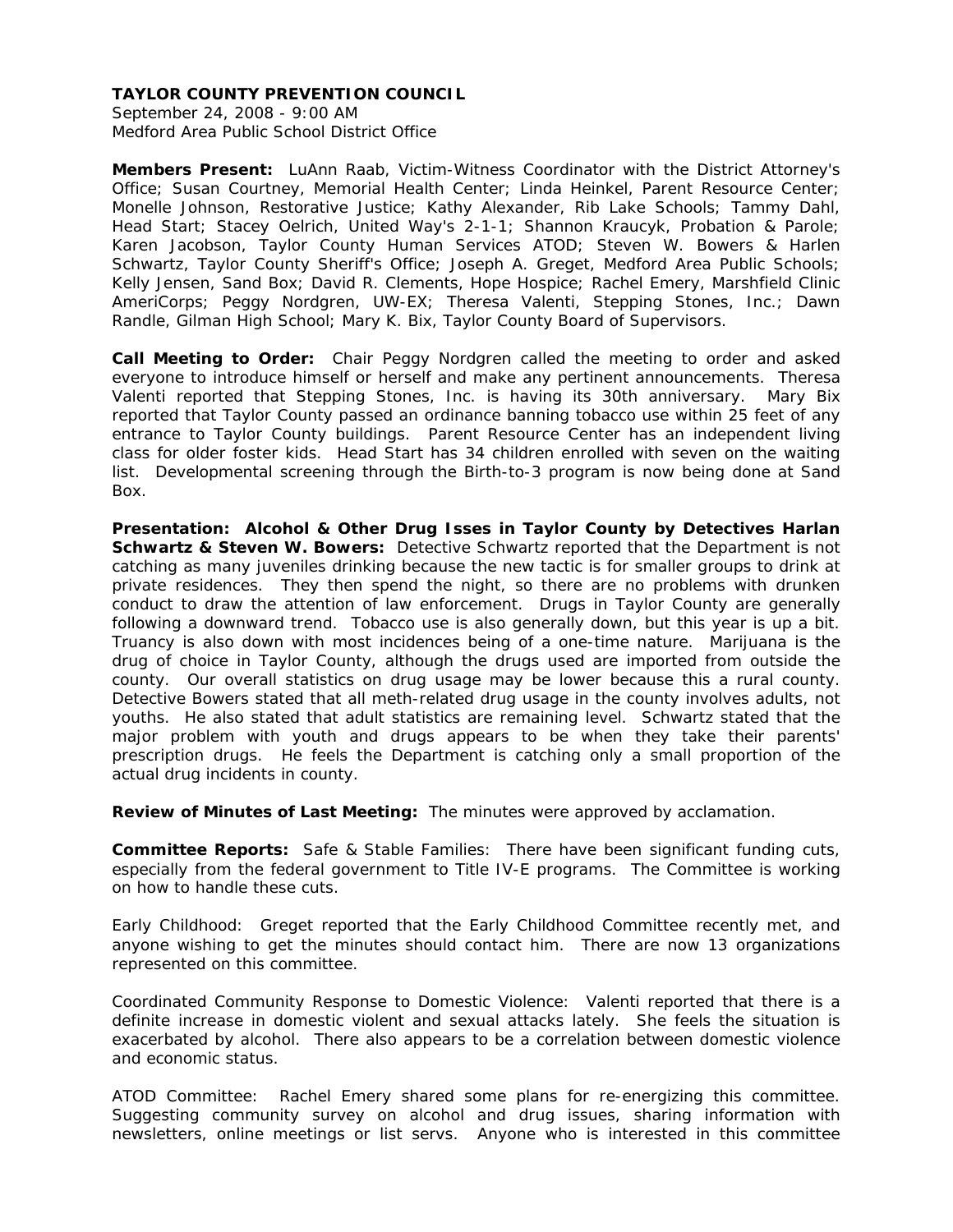dealing with ATOD community issues with adults and youth, contact Rachel Emery at the UW-Extension Office, 748-3327.

**Next meeting will be after Thanksgiving on Wednesday, December 3, 2008. Committees will be giving end of year reports and discuss emerging issues. Bring ideas for issues you want more information on at next year's meetings.**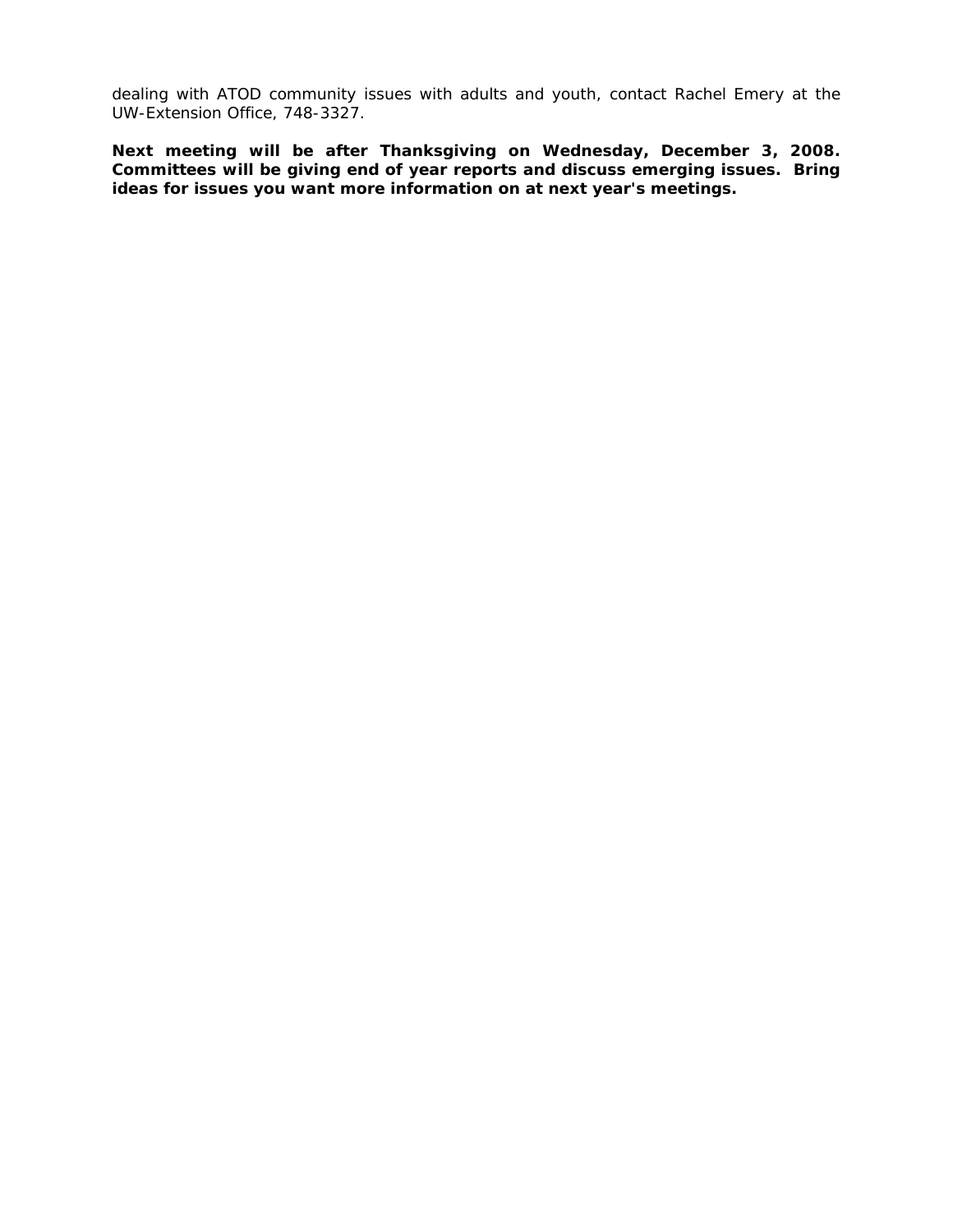July 23, 2008 Medford Area Public School District Office

**Members Present:** Sally Toepfer and Karen Jacobson, Taylor County Human Services; Sharon Ludwig and Theresa Valenti, Stepping Stones, Inc.; Joseph Greget, Medford School District; Bethany O'Day and Randy Oaklief, Northcentral Technical College; Linda Heinkel; Parent Resource Center; George Southworth, Taylor County Board of Supervisors and Medford Board of Education; JoAnn Slaga, CEP, Inc.; Peggy Nordgren, University of Wisconsin-Extension.

**Call to Order:** Vice Chair Toepfer called the meeting to order at 9:00 am

#### **Introductions**

**Presentations on Helping Unemployed/Dislocated Workers in Taylor County:** Slaga reported good collaboration among agencies to serve consumers at the Job Center. Medford's Job Center has several services under one roof; Job Service and JobNet, CEP, NTC, DVR. Proposed changes are delayed, so Job Center will remain as is for now. Oaklief presented overview of Northcentral Technical College (NTC) and upcoming changes, including weekend classes. Financial aid available for classes at NTC. O'Day presented PowerPoint regarding learning centers designed for students who are looking for GED, etc.

### **Review Minutes of Last Meeting:** No minutes available

**Report on the Homeless Issue:** Nordgren reported for Brian Michael that Indianhead Community Action Agency and their new director have an interest in leading project for homeless shelter in Medford with Salvation Army.

## **Committee Reports**

**Safe & Stable Families:** Nordgren reported 28% cut in funding through IV-E. New caseworker for Big Brothers/Big Sisters is Tammy Holman – Price County Office. Five Bigs available.

**Early Childhood:** Greget reported early learning training with good attendance. The next meeting of the Early Childhood Committee is scheduled for September 12 at 1:00 p.m. He distributed new membership list.

**ATOD**: Jacobson reported the ATOD Committee will meet in September. Nordgren has asked the Sheriff's Department to present on county alcohol and drug issues at the September Prevention Council meeting.

**Coordinated Community Responses to Domestic Violence:** Valenti reported on shelter tightening criteria for admission. Willing to do trainings on healthy relationships/boundaries. Economy situation bringing in many calls for assistance including cash.

Discussion followed.

#### **Other Business: none**

**Confirm Next Meeting:** September 24, 2008 at 9:00 am

**Adjournment:** The meeting was adjourned at 10.30 am.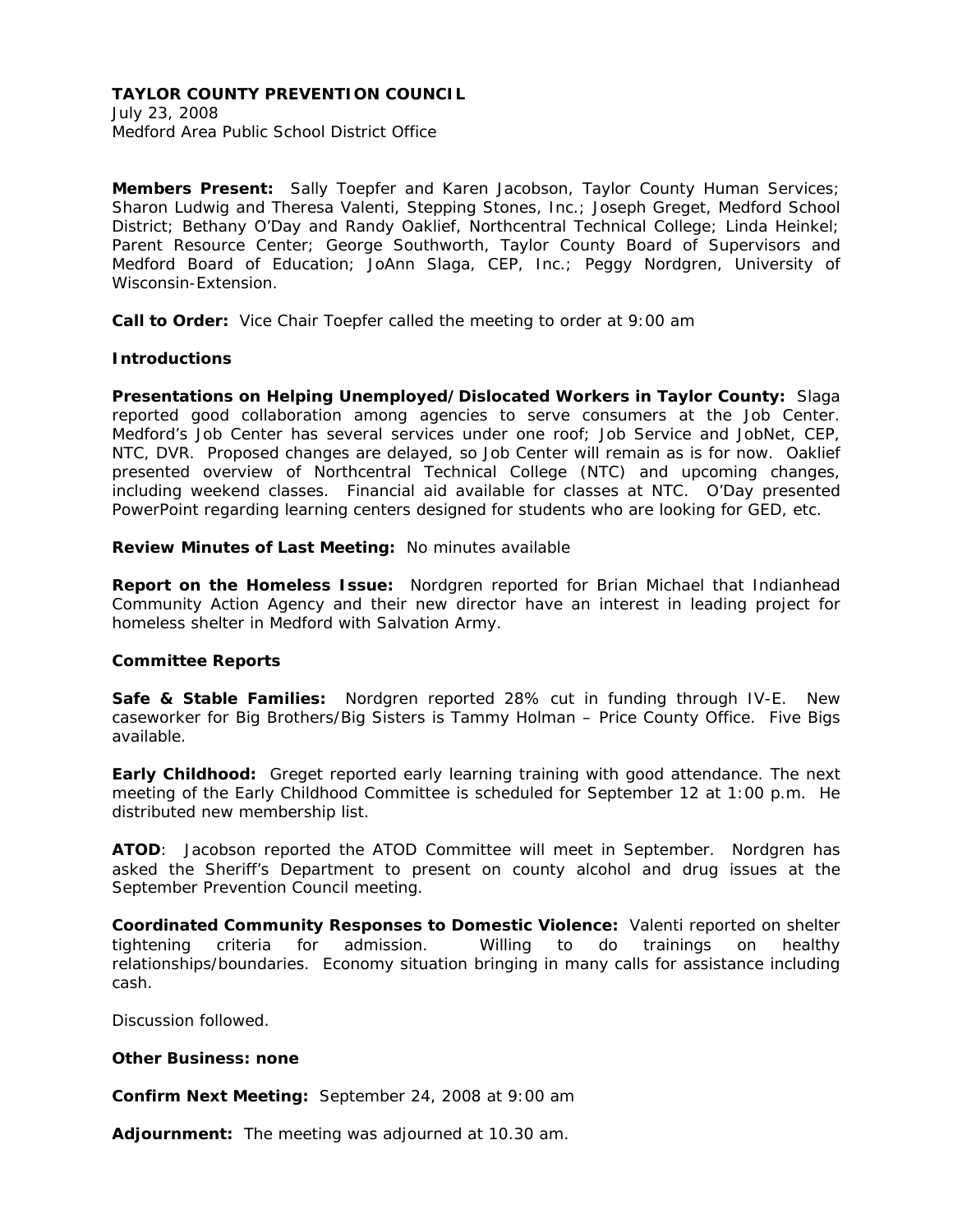March 26, 2008 Medford Area Public School District Office

**Members Present:** Linda Heinkel, Parent Resource Center; George Southworth and Mary K. Bix, Taylor County Board of Supervisors; Kathleen Alexander, Rib Lake Schools; Kim Christofoli, Indianhead Community Action Agency; Tom Bremer, Salvation Army; Randy Oaklief, Northcentral Technical College; Michele Armbrust, Taylor County Health Department; Jean Nuernberger, Taylor County Circuit Court; Joseph Greget, Medford School District; Dan Renzoni, University of Wisconsin-Extension 4H Programs; Sally Toepfer, Taylor County Human Services; LeeAnn Raab, Taylor County Victim/Witness Coordinator; Sharon Ludwig, Stepping Stones, Inc.; Tammy Dahl, Taylor County Head Start; Peggy Nordgren, University of Wisconsin-Extension.

**Call To Order:** Chair Nordgren called the meeting to order at 9 AM.

**Review Minutes of Last Meeting:** No corrections were proposed.

# **Committee Reports**

**Safe & Stable Families:** Nordgren reported that at the Safe & Stable Families January meeting funding cuts were discussed. The budget has been between \$80,000-100,000, but it will probably be cut by at least a quarter. Less and less money has been going to prevention programs but the proportion is still more than half. A lot more money is now going to intervention and reunification in cases of severe intervention. Prevention programs include: the Family Visitor Program and Parent Education, both of which are run through the Parent Resource Center; Mentoring, such as Big Brothers/Big Sisters; after school programs, and parenting newsletters. Funds for family supervised visiting are being reallocated more and more to intensive in-home interventions.

**Early Childhood:** Greget reported that at the March 18, 2008 meeting, BadgerCare Plus was discussed. Other topics were on class size in the local schools, the birth-to-3 program, and the summer program at Sand Box. There is a Wisconsin Model Early Learning Seminar which will be presented by CESA 10 June 10-11. The next meeting of the Early Childhood Committee is scheduled for June 6.

**ATOD:** Dan Renzoni was present to report on ATOD activities. Deb Berends is working on the WINS program. She and the Americorps person are also working in Rib Lake, Stetsonville, and Gilman with the "Kick Butts" program. The after-school 4H program has over 140 kids involved; these students are all in grades 1-4. The Northwoods Coalition is being rebuilt since there are a lot of grant funds to be accessed through this organization. Paula Dubiak is still working with the pig lung demonstrations.

**Coordinated Community Responses to Domestic Violence:** April is Sexual Assault Awareness Month. Stepping Stones, Inc. is selling pink ribbons at barber shops and beauty salons to support its programs. Stepping Stones also feels that communication is improving greatly among their office, the sheriff's department and the local medical facilities.

**Other Business:** Head Start has 31 students and is now accepting applications for fall. The Parent Resource Center has a teen pregnancy program entitled "Parenting For Teens". There seem to be a lot of layoffs occurring in the area; some of these are voluntary and some are not. Even Marathon Cheese is encouraging employees to take Fridays off. The Weyerhaeuser plant in Dorchester is expected to close completely within the next year. The Food Pantry is busier and needs more contributions of money and goods. Child Development Days will be finished for Gilman, Medford, and Rib Lake by the end of the first week of April. A discussion on homeless shelter startup was held after the regular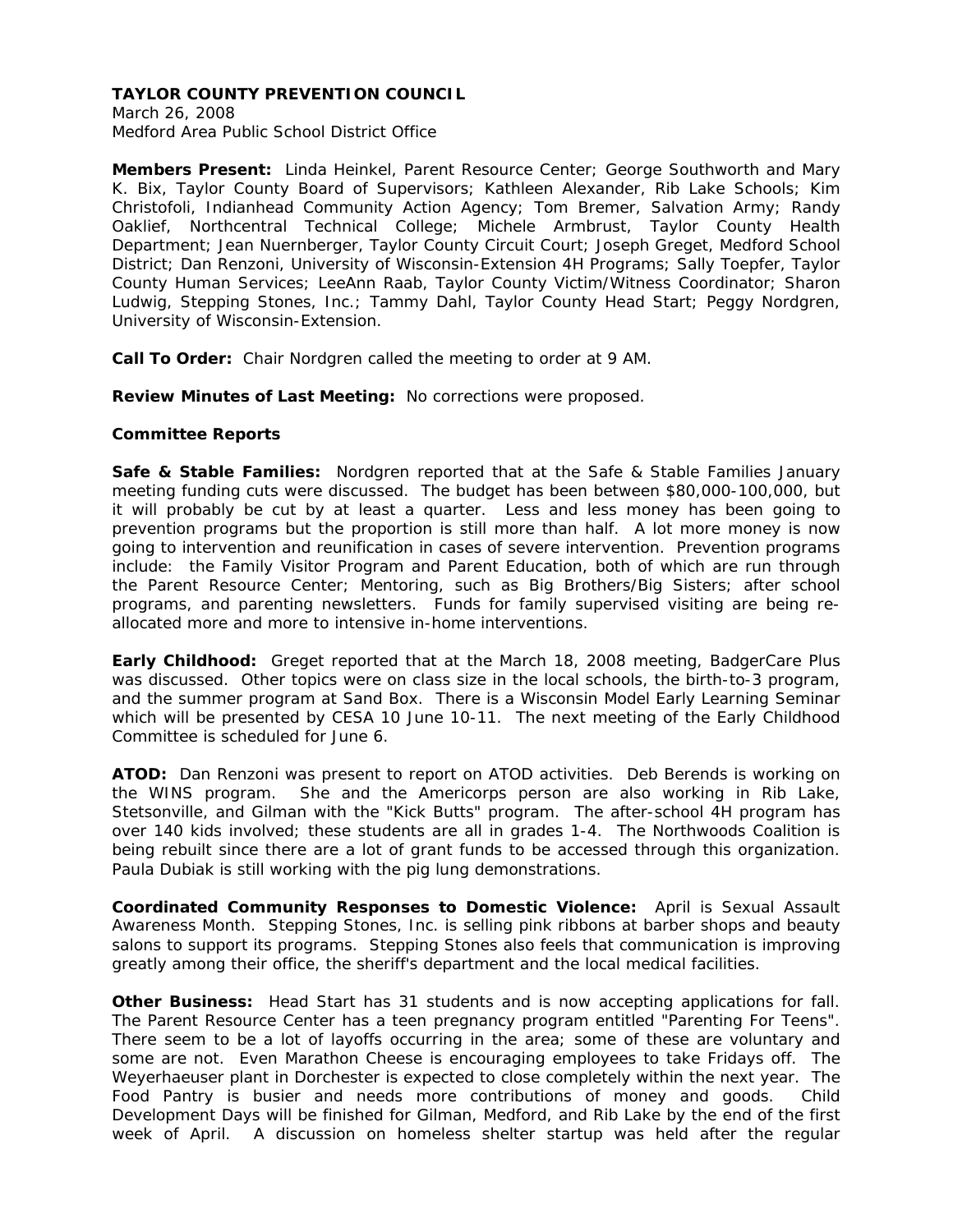Prevention Council meeting. Members of the Prevention Council are encouraged to contact Nordgren with ideas for future meeting presentations.

**Confirm Next Meeting:** May 28, 2008 at 9 AM.

**Adjournment:** The meeting was adjourned at 9:48 AM.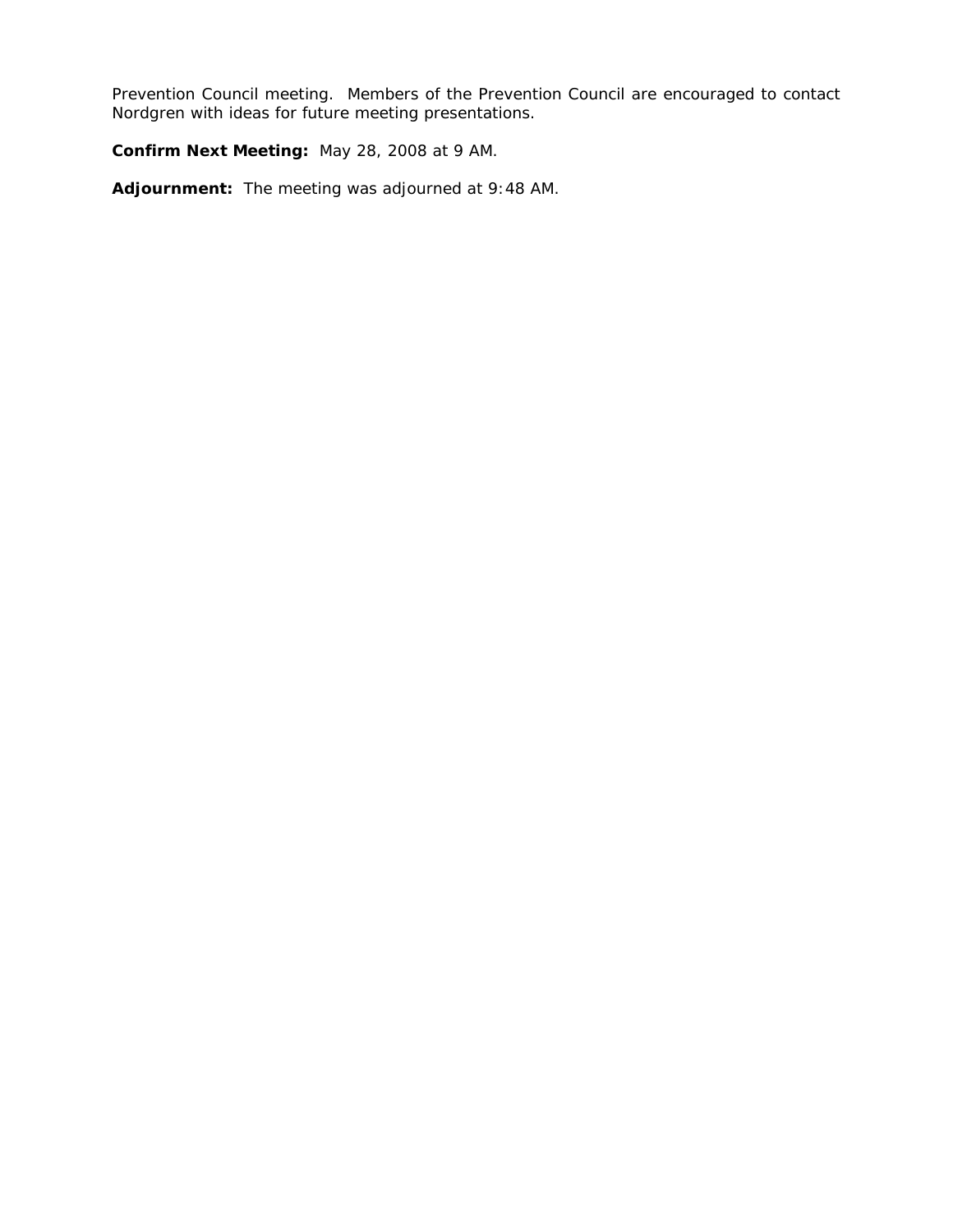January 23, 2008 Medford Area Public School District Office

**Members Present:** Dave Hemke, Karen Jacobson, Sally Toepfer, Craig Alwin, Taylor County Human Services Department; Jean Nuernberger, Circuit Court; Sheila Nice, Taylor County Housing Authority; Diane Niggemann, Taylor County Commission On Aging; Patty Krug, Taylor County Health Department; LeeAnn Raab, Taylor County Victim/Witness Coordinator; Mary K. Bix, Taylor County Board of Supervisors; Theresa Valenti & Sharon Ludwig, Stepping Stones, Inc.; Sue Courtney, Memorial Health Center; Peggy Nordgren, University of Wisconsin - Extension; Brian K. Michael, United Pentecostal Church; Rev. Dennis Grovier, United Methodist Church; Kim Christofoli, Indianhead Community Action Agency; Kelly Jensen, Sand Box; Randy Oaklief, Northcentral Technical College; Joseph Greget, Medford Area Public Schools; Bonnie Eckstrom, Parent Resource Center; Tom Bremer, Salvation Army.

**Call To Order:** Chair Nordgren called the meeting to order at 9:00 AM.

**Introductions & Announcements:** Indianhead Community Action Agency is looking for a service organization to run the Christmas gift program. Rev. Dennis Grovier distributed copies of the "Beds for Christ" brochure. This is a program designed to provide beds for the neediest members of our community. Members of the Prevention Council are encouraged to provide Nordgren with email addresses. It is much less expensive to email meeting notices and announcements rather than using the regular mail. Nordgren's email address is: peggy.nordgren@ces.uwex.edu.

**Review Minutes of Last Meeting:** There were no changes.

**Panel: Homelessness in Taylor County:** Kim Christofoli of Indianhead Community Action Agency, Rev. Brian Michael and Tom Bremer of the Salvation Army, and Sheila Nice of the Taylor County Housing Authority gave the presentation on homelessness. Taylor County does not have adequate mechanisms in place to deal with homelessness, so homeless people must be sent to other counties such as Eau Claire and Marathon. The largest single group of homeless is single women ages 18-24 with one child. To really help homeless people, they should stay in a shelter at least 90 days. This will provide them with various counseling opportunities, as well as access to state and federal programs. One of the biggest problems concerns recently released jail inmates who have nowhere to go when they get out of jail. Tenant-Based Rent Assistance is a state program that provides first and last month's rent so that people can get into rental housing. In 2006-2007 the Salvation Army provided 37 motel nights; in 2005-2006 this number was 15. The Hickory program provides the first month's rent and security deposits for housing and utilities; however, the recipient must be employed. This eliminates many people from the program, and these funds must eventually be paid back so that other individuals can use them. For the short term, Taylor County has the General Relief program, FEMA funds, and the Salvation Army. Causes of short-term homelessness include job loss and recent release from an institution. Mental illness and domestic violence also play a role. In Taylor County there appears to be a ratio of about 50/50 of transient homeless to those with ties in the community. The State of Wisconsin has a number of programs to deal with the homeless problem, among them a database called ServicePoint. There are grants for prevention, to offset shelter costs, and to support housing costs and provide case managers. All states are required to have a 10 year plan to end homelessness. These plans rely heavily on counties and constitute another unfunded manage for the counties.

**Next Meeting Date:** The next meeting of the Taylor County Prevention County is scheduled for Wednesday, March 26, 2008 at 9 AM. It will be at the Medford Area Public School District Office.